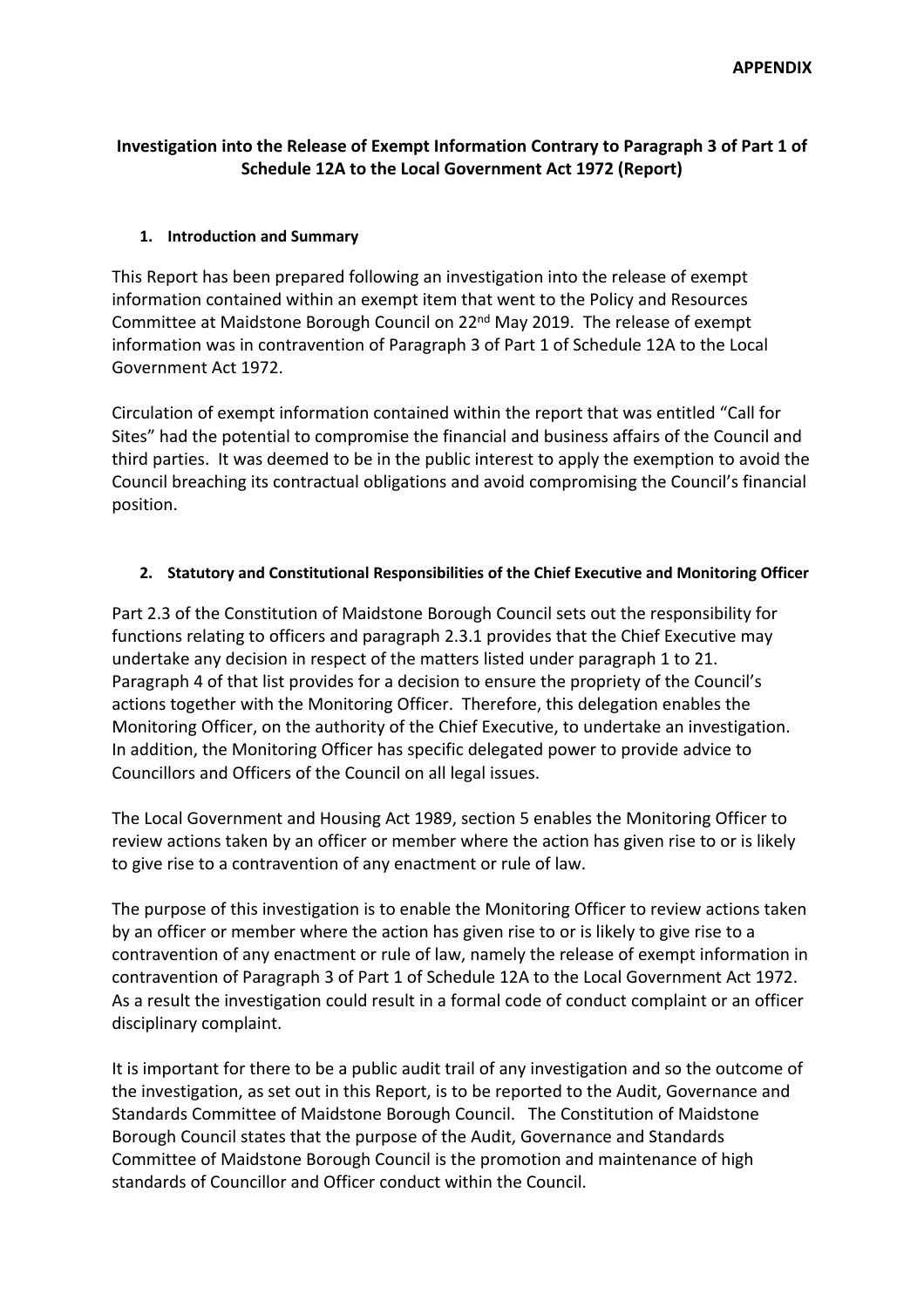In order for this to be achieved the ability of the Monitoring Officer to investigate and or take action is essential, and facilitates the close and good working relationship between the Monitoring Officer and the Audit, Governance and Standards Committee. This enables the Monitoring Officer to fulfil her role and responsibilities in keeping up ethical standards within the Council.

## **3. Guidance Previously Given to Members**

The Monitoring Officer felt the need to produce a briefing note dated the 10<sup>th</sup> January to the Leaders' Forum, giving guidance entitled "Councillor Press Briefings and dealing with the Press". This was detailed guidance reminding Councillors about their obligations as set out in the Protocol on Councillor/Officer Relations and the Code of Conduct.

On the 21st January 2019 the Monitoring Officer provided Members of Maidstone Borough Council with guidance about dealing with confidential and exempt items on agendas and at meetings. The guidance in relation to exempt information explained that a local authority can exclude the public or press from a meeting by resolution during an item of business if the item includes exempt information. Members were given a list of the types of information that could be regarded as exempt, and information on the importance of the public interest test. They were also given practical examples of confidential and exempt information for guidance.

In addition, there is a Protocol on Councillor/Officer Relations and the Code of Conduct for Members, details of which are given to Members on induction along with information on dealings with the media and the Policy on Social Media.

Maidstone Borough Council also has its own communications team, through which press inquiries should be channelled.

# **4. The Need for the Exemption to Apply**

The Chief Executive and the Monitoring Officer reminded the Policy and Resources Committee on the 22<sup>nd</sup> May 2019 the reason why the agenda item was being considered as exempt under Paragraph 3 of Part 1 of Schedule 12A to the Local Government Act 1972, this being information relating to the financial or business affairs of any particular person (including the authority holding that information). Circulation of the information had the potential to compromise the financial and business affairs of the Council and third parties. It was in the public interest to apply the exemption to avoid the Council breaching its contractual obligations and compromising the Council's financial position. The Chief Executive advised the Policy and Resources Committee that the Council had signed nondisclosure agreements with respect to an item in the exempt report.

The investigation obtained a transcript of the debate that took place at the Policy and Resources Committee on the 22<sup>nd</sup> May 2019 when deciding whether to go into exempt session. The webcast of the debate was also viewed. The debate was lengthy and did take into account the public interest test. The publicly available minutes are as follows: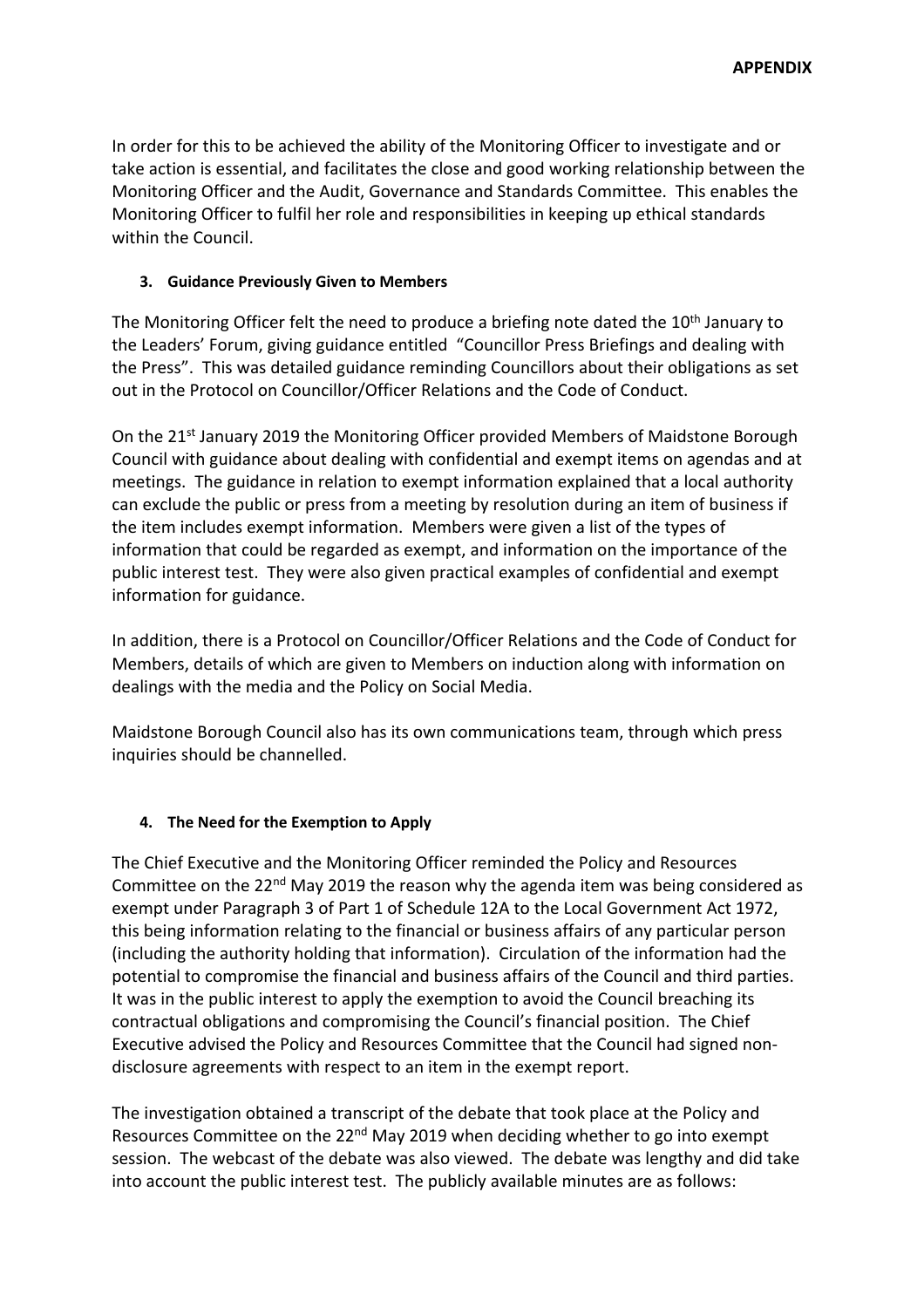## "TO CONSIDER WHETHER ANY ITEMS SHOULD BE TAKEN IN PRIVATE BECAUSE OF THE POSSIBLE DISCLOSURE OF EXEMPT INFORMATION

The Committee considered whether to take Item 10, Call for Sites in public. Advice was provided by Officers, and the Committee decided that it was not possible to consider the report in public as non-disclosure agreements had been signed with some landowners impacted by sites in the report.

**RESOLVED:** That Item 10. Call for Sites be taken in private as proposed.

Voting : For – 11 Against – 3 Abstentions – 1

Note: Two Councillors requested that their dissent be noted".

### **5. Exempt Information that was Leaked to the Press in Contravention of Paragraph 3 of Part 1 of Schedule 12A to the Local Government Act 1972**

The author of the Exempt Report entitled "Call for Sites" was the Director of Regeneration & Place, who willingly took part in the investigation process. He identified those parts of the exempt report that had been leaked to the press in contravention of Paragraph 3 of Part 1 of Schedule 12A to the Local Government Act 1972. These were as follows:

> Downs Mail publication entitled "Lenham could be hit with 5,000 new homes in council's call for sites" dated 23rd May 2019

"Lenham could be hit with up to 5,000 extra houses in one hit as the Maidstone Borough Council's "call for sites" reaches its conclusion. Downs Mail understands a proposal favoured by officers at Liberal Democrat-led Maidstone Borough Council would see a "garden village" scheme, possibly at or near Lenham Heath for 2,500 – 5,000 new houses. It would, fear critics, turn an historic village into a small town. ….One MBC insider said "Lenham is seen as a good spot as it has links via rail and road. The officers have it near the top of the list". The scheme would cause fewer political headaches as both local councillors, … are independents…… Cllr. … who spoke passionately about the scheme to a closed session of Maidstone Borough Council's policy and resources committee last evening, was unavailable for comment today".

 Downs Mail publication entitled "Landowner reveals 1,000 homes plans as council 'call for sites' deadline passes" dated 24<sup>th</sup> May 2019

"one is for a massive "garden village" development on or near Lenham Heath. This would comprise 2,500 to 5,000 houses. Local independent councillor … was moved to tears as he spoke about the possibility at a closed session meeting this week at the town hall".

 Kent Messenger, Maidstone publication entitled "Council head urged to end housing talks secrecy" dated June 13<sup>th</sup> 2019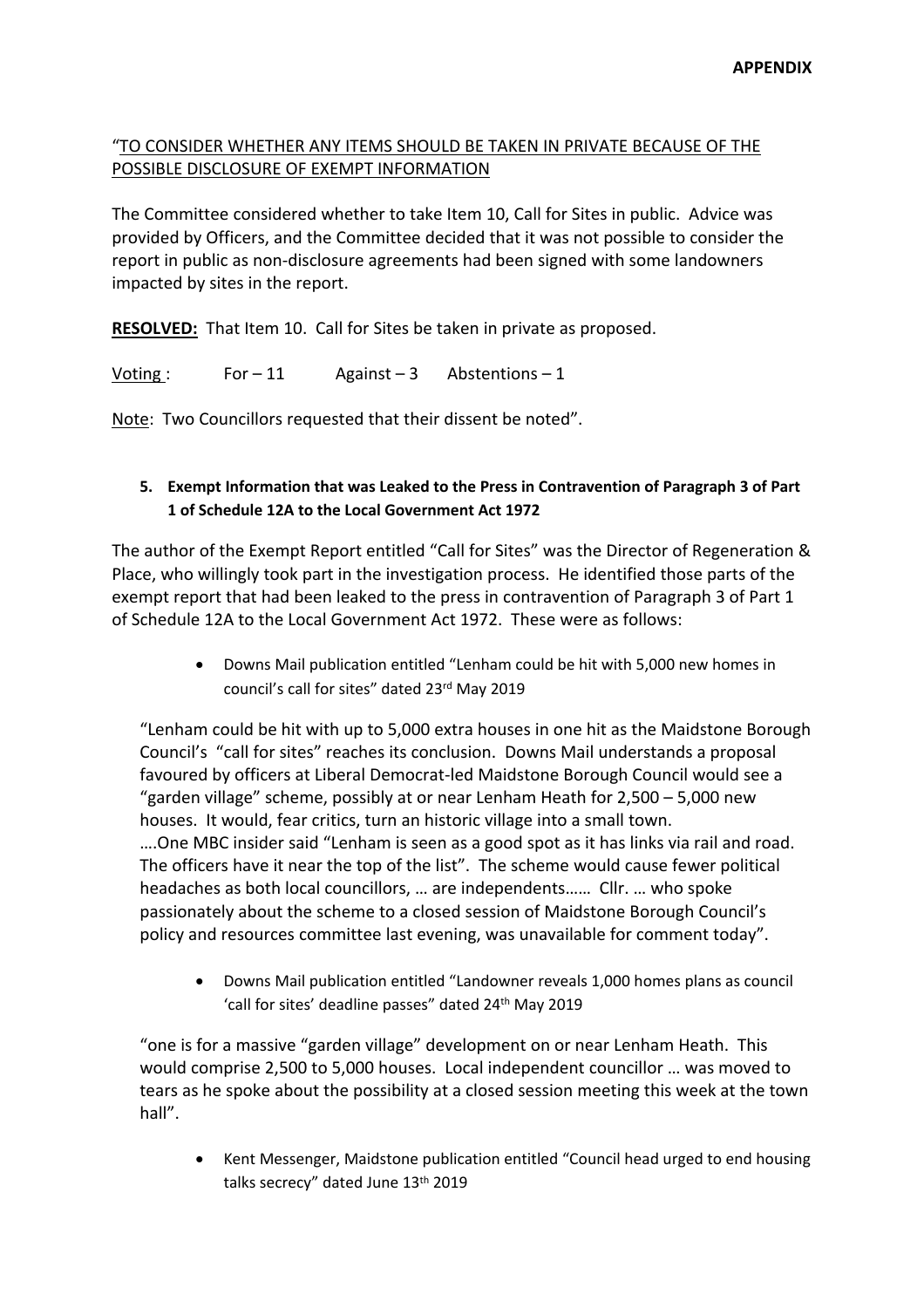"It was later leaked to the press the meeting of the authority's policy and resources committee included a proposal for a 'garden community' of up to 5,000 homes at Lenham Heath"

The Director of Regeneration & Place only identified those press articles that he considered contained truly exempt information, by virtue of the fact that the information had not previously been reported publicly by Maidstone Borough Council. Such identification took place via a process whereby the Director of Regeneration & Place examined each press article and circled those parts of the various articles that contained exempt information, not previously within the public domain, being paragraphs 1.31 to 1.49 of the exempt report.

Any reference to named Councillors has been redacted from the press articles for Data Protection purposes.

#### **6. Councillors and Officers that were interviewed as part of the process of investigation**

All Members present at the Policy and Resources Committee held on Wednesday  $22^{nd}$  May 2019 and listed in the Minutes of the Meeting were invited for interview.

In addition, all those Members who would have received the exempt papers, being Members of the Committee, although not present at the actual meeting, were also invited for interview, as well as all Group Leaders, and any Member having the exempt papers on a "need to know" basis.

All officers present at the meeting were also invited for interview as well as an officer from the Communications team at Maidstone Borough Council.

The majority of Councillors invited for interview willingly took part in the process, with only a hand full not taking part, three of whom were present at the meeting on the 22<sup>nd</sup> May 2019.

All those officers invited for interview willingly agreed to be interviewed.

None of the Members and Officers interviewed, or who communicated in writing, admitted to leaking exempt information to the Press in contravention of Paragraph 3, of Part 1 of Schedule 12A of the Local Government Act 1972. In fact they all strongly denied any involvement in leaking the exempt information.

No evidence emerged to identify who may have leaked the exempt information.

It was established that there had been one press release by a Member of the Committee to the Downs Mail on the 23rd May 2019, which was the day after the Policy and Resources Committee had met. The contents of the press release was to do with the Exempt item on the Agenda. However, the contents of the Press release was examined by the Director of Regeneration & Place who confirmed that the Press Article did not contain any exempt information.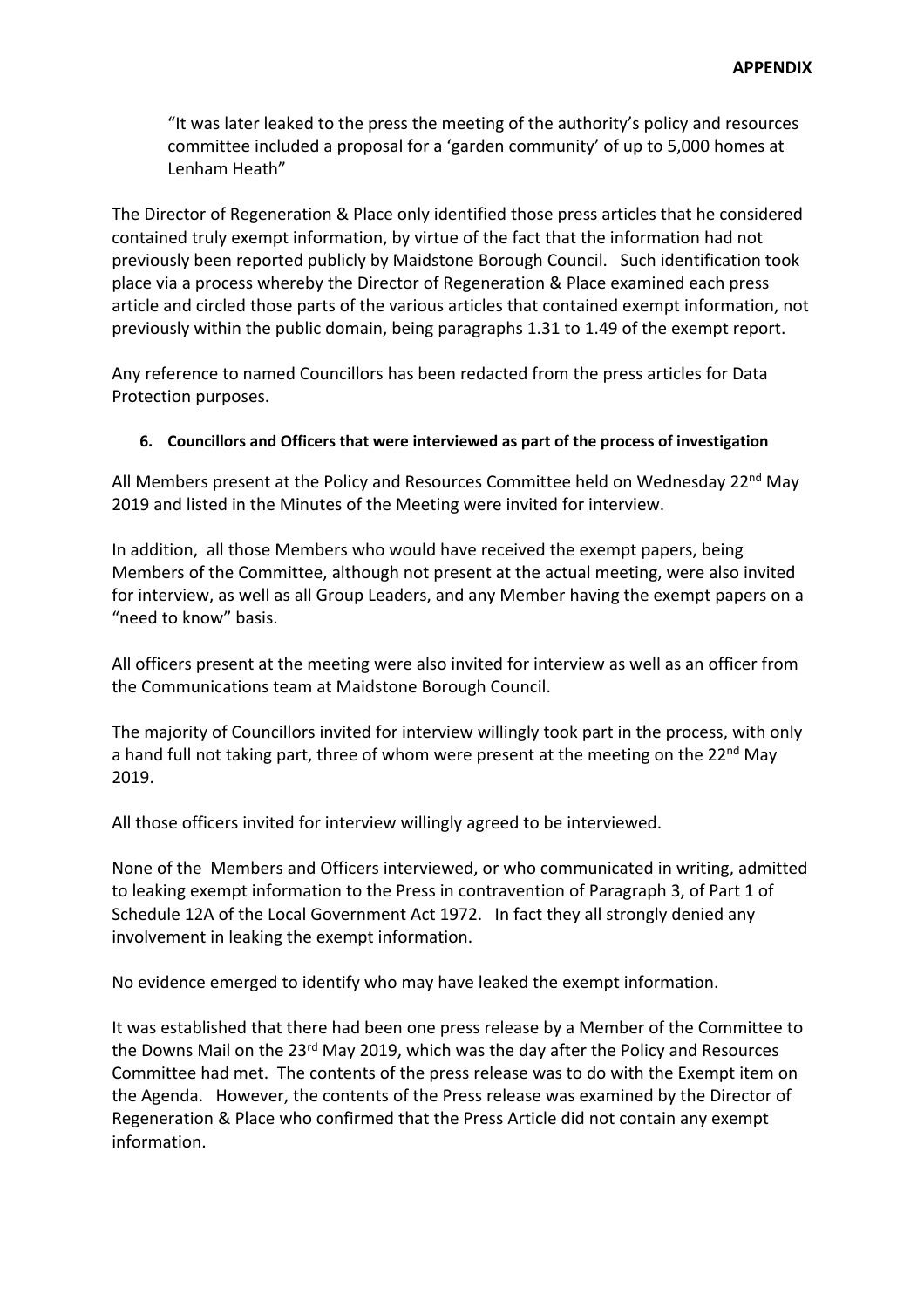### **7. Conclusions reached as a result of the Investigation**

Unfortunately, the investigation has not been able to establish, based on the balance of probabilities, who was, or may have been responsible for the exempt information being leaked to the press.

However, the majority of Members and Officers interviewed were extremely concerned that exempt information had been leaked to the press, in breach of the legislative requirements.

The investigation did establish that adequate guidance had been given by the Monitoring Officer, prior to the leak, in relation to Members' responsibilities regarding the need to keep certain Council information confidential and the need not to leak exempt information. Consequences of leaking confidential or exempt information to the press had also been high-lighted to Members.

### **8. Potential damage that can be caused by Exempt Information Being Leaked**

The initial position should always be in favour of disclosure of as much information as possible about the decisions the council takes, and only in limited circumstances should information be withheld, where there is a justification, in law. However, once that decision has been taken both Members and Officers should respect that decision and abide by the ruling.

The potential damage that can be caused as a result of leaking exempt information to the press is far reaching, and can have damaging results, for example:

- The authority can be brought into disrepute.
- Member(s) of the authority can themselves be brought into disrepute.
- Members can be shown to have breached the Code of Conduct.
- There could be disciplinary action taken against Officers.
- Data Protection breaches or Freedom of Information breaches.
- The relationship between Councillors and Officers could be severely damaged
- Public respect for Members and Officers could be diminished.
- Trust within Political Groups could be tarnished as well as overall Member and Officer relations.
- Third party rights could be affected, and the Councils ability to negotiate successfully in the interests of the Council, and the wider community.
- Legal proceedings, such as the ability to settle a claim successfully could be put in jeopardy.